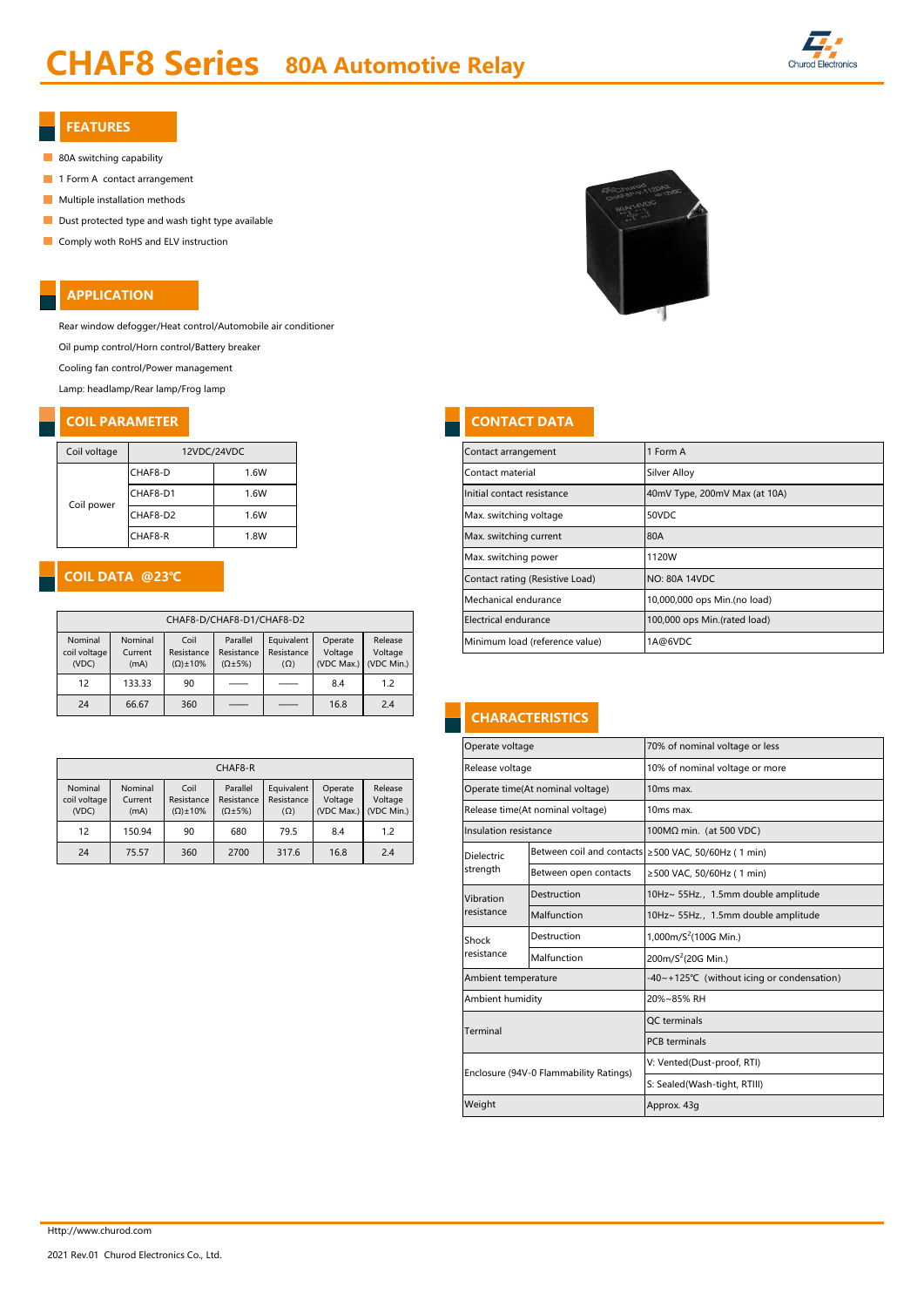ORDERING INFORMATION

|                                                                                                                           | CHAF <sub>8</sub> | P | $-V$ | -1 | 12 | D | A | 2 | ,000 |  |  |
|---------------------------------------------------------------------------------------------------------------------------|-------------------|---|------|----|----|---|---|---|------|--|--|
| 1. Product Family                                                                                                         |                   |   |      |    |    |   |   |   |      |  |  |
| 2.Terminal                                                                                                                |                   |   |      |    |    |   |   |   |      |  |  |
| (Blank): QC Terminal<br>P: PCB Terminal                                                                                   |                   |   |      |    |    |   |   |   |      |  |  |
| 3.Enclosure                                                                                                               |                   |   |      |    |    |   |   |   |      |  |  |
| V: Vented(Dust-protected, RTI) S: Sealed(Wash-tight, RTIII)                                                               |                   |   |      |    |    |   |   |   |      |  |  |
| 4.Number of Poles                                                                                                         |                   |   |      |    |    |   |   |   |      |  |  |
| $1 = 1$ pole                                                                                                              |                   |   |      |    |    |   |   |   |      |  |  |
| 5. Rated Coil Voltage                                                                                                     |                   |   |      |    |    |   |   |   |      |  |  |
| 12, 24VDC                                                                                                                 |                   |   |      |    |    |   |   |   |      |  |  |
| 6.Parallel component                                                                                                      |                   |   |      |    |    |   |   |   |      |  |  |
| D:Without parallel component R: With resistor D1: With parallel diode(Anode on 86#) D2: With parallel diode(Anode on 85#) |                   |   |      |    |    |   |   |   |      |  |  |
| 7. Contact Arrangement                                                                                                    |                   |   |      |    |    |   |   |   |      |  |  |
| A= Form A(SPST)                                                                                                           |                   |   |      |    |    |   |   |   |      |  |  |
| 8.Conact Material                                                                                                         |                   |   |      |    |    |   |   |   |      |  |  |
| 2: AgSnO <sub>2</sub>                                                                                                     |                   |   |      |    |    |   |   |   |      |  |  |
| 9.Additional numbers and /or letters                                                                                      |                   |   |      |    |    |   |   |   |      |  |  |
| 000-999, AAA-ZZZ, aaa-zzz or blank, which does not represent electrical changes, only for specific customer requirements  |                   |   |      |    |    |   |   |   |      |  |  |

## OUTLINE DIMENSION

#### QC Terminal















#### Remarks:

1)The reference tolerance in outline dimension:

outline dimension ≤1mm, reference tolerance is ±0.2mm;

outline dimension >1mm and ≤5mm, reference tolerance is ±0.3mm;

outline dimension >5mm, reference tolerance is ±0.5mm.

2)The reference tolerance for PC Board layout is ±0.1mm.

Http://www.churod.com